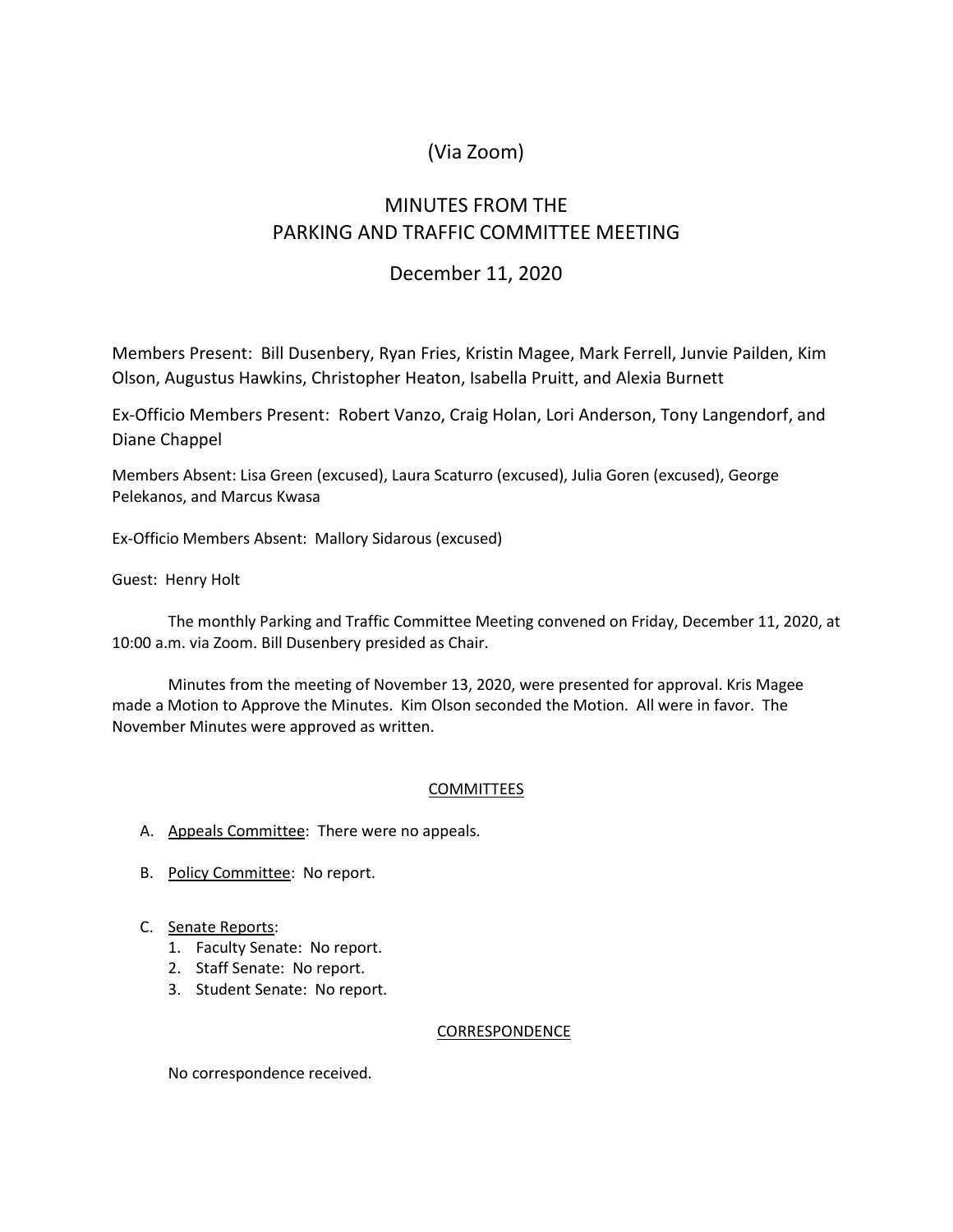### OLD BUSINESS

- A. Initiatives Assigned to Facilities Management or Telecommunications: There are no initiatives assigned at this time.
- B. Motorist Assistance, Citation, Towing Monthly Report, and Moving Violation Statistics, and EV Charging Data: Tony Langendorf reported citations are down. There were only 194 citations written in November 2020. The EV charging station is holding steady with 7 users.

Robert Vanzo reported he will meet with Tony and Accounting to begin working on next year's bond model. We will have a better idea of permit costs for AY21-22 after the first of the year.

C. Campus Construction Update: – (Parking Related) Facilities Management: Craig Holan reported making repairs which affect one of the Alton parking lots. Construction should be completed by late April or early May.

Tony Langendorf advised Craig that an EV Charging Station will be installed into that same parking lot, and conduit will need to be ran for that. Craig stated he will need to know where that location will be today, in order to get it ran before the lot is finished.

### NEW BUSINESS

A. Engineering Student Presentation: Robert Vanzo reported on the excellent job the students did with their presentation on the Intersection Analysis of Circle Dr. and NW University Drive. It was very thorough and professional. They provided several suggestions that we are taking seriously and will be examining whether those suggestions can be implemented. One of their suggestions was a roundabout at the Circle Drive and Early Childhood Center location. If anyone would like to view the presentation, Ryan Fries has the file and would be happy to share.

B. Storm Water Management Presentation: Henry Holt from Environmental Health and Safety, made a presentation on Storm Water Management to the Parking & Traffic Committee as the vast majority of water run off comes from the parking lots and roof tops. He stated they were in the process of labeling drains on campus with a "salamander" on them, reading "Only rain down the drain." Craig Holan added that permeable parking lots aid in storm water management by preventing excessive runoff. Ryan Fries offered his students to Henry Holt, who would be happy to work on campus storm water management projects.

#### **ANNOUNCEMENTS**

Robert Vanzo informed the members that at a recent meeting, there was a person who used hate speech in reference to our Parking Service Agents. Bill Dusenbery and Dave Balai were at the meeting and both of them spoke up and defended the Parking Service Agents. I just wanted to thank them for standing up and speaking up against hate speech. Hate speech will not be tolerated by anyone to anyone, period. This person has been reported and will be reprimanded for the hate statement. Any student, employee or visitor will be reported for making such statements at this University.